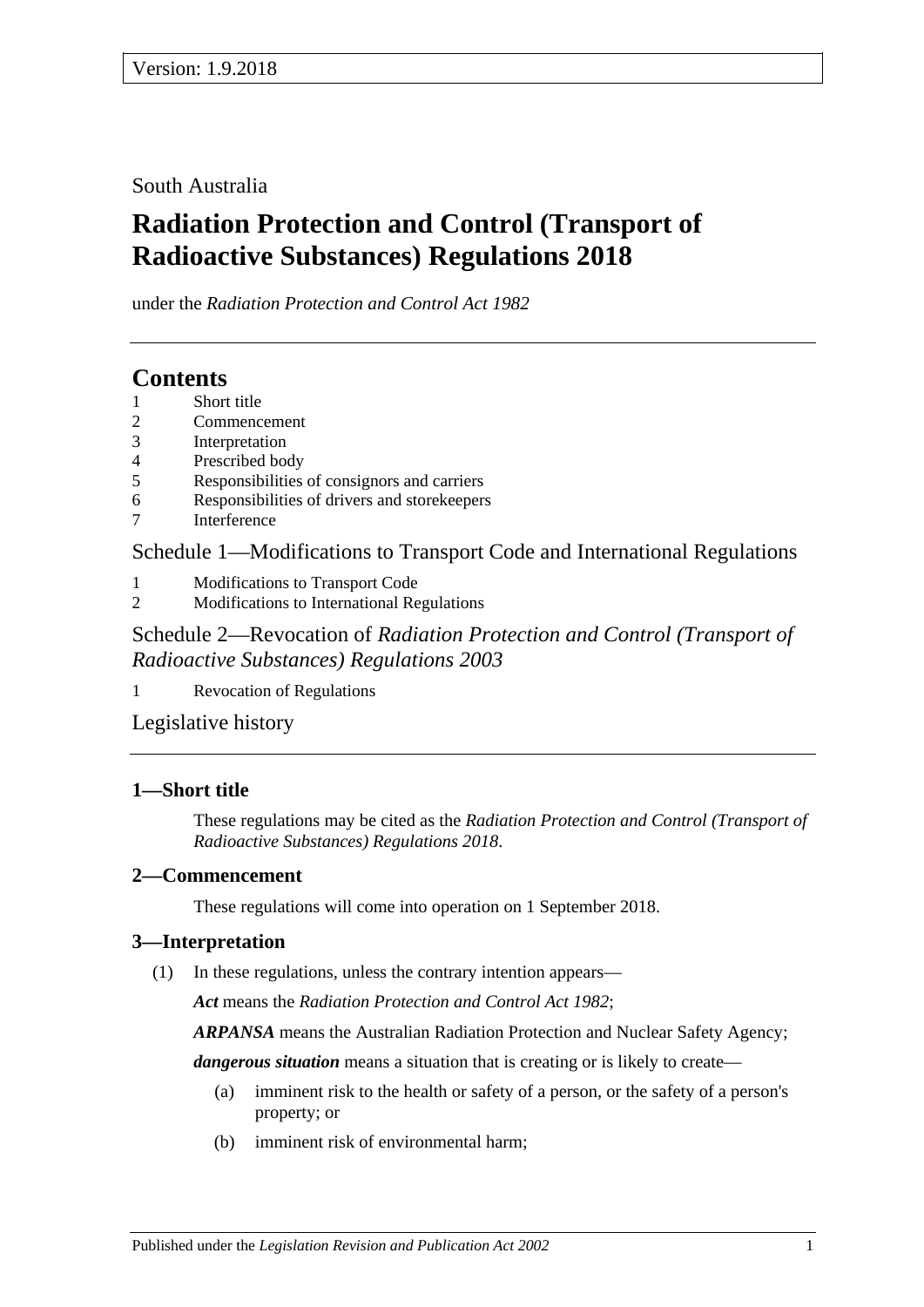*emergency services officer* means—

- (a) an officer or employee of South Australian Metropolitan Fire Service, South Australian Country Fire Service or South Australian State Emergency Service; or
- (b) an ambulance officer;

*International Regulations* means Schedule A of the Transport Code as modified by [Schedule](#page-5-1) 1;

*Transport Code* means the code entitled *Safe Transport of Radioactive Material*, Radiation Protection Series C-2, published by the Chief Executive Officer of ARPANSA in December 2014, as modified by [Schedule](#page-5-1) 1.

(2) If an expression used in these regulations is defined in the Transport Code, that expression has, unless the contrary intention appears, the same meaning as in the Transport Code.

### <span id="page-1-0"></span>**4—Prescribed body**

For the purposes of section 43(4)(a) of the Act, ARPANSA is a prescribed body.

### <span id="page-1-1"></span>**5—Responsibilities of consignors and carriers**

(1) A consignor must, in relation to the consignment of radioactive material, comply with the requirements of the International Regulations specified in clause 2.8 of the Transport Code (other than paragraphs 311, 312, 313, 314 and 315 of the International Regulations).

Maximum penalty: \$10 000.

(2) A carrier must, in relation to the transport of radioactive material, comply with the requirements of the International Regulations specified in clause 2.9 of the Transport Code (other than paragraphs 311, 312, 313, 314 and 315 of the International Regulations).

Maximum penalty: \$10 000.

- (3) A carrier must ensure that, at all times during the course of the carriage of packages of radioactive material in a freight container or in or on a vehicle, each package is stowed and secured in such a manner that—
	- (a) the package will remain in position despite movements of starting, stopping, jolting or swaying to which the container or vehicle may be subject; and
	- (b) the package is kept away from heavy articles or goods likely to cause damage to it in the ordinary course of transport or in the event of accident; and
	- (c) if carried on a vehicle—the package does not project beyond the periphery of the vehicle.

Maximum penalty: \$10 000.

- <span id="page-1-2"></span>(4) If a vehicle carrying radioactive material is involved in an incident resulting in a dangerous situation—
	- (a) the consignor of the radioactive material must, as soon as practicable after being asked by an authorised officer or emergency services officer—
		- (i) give the officer the information the officer requires about—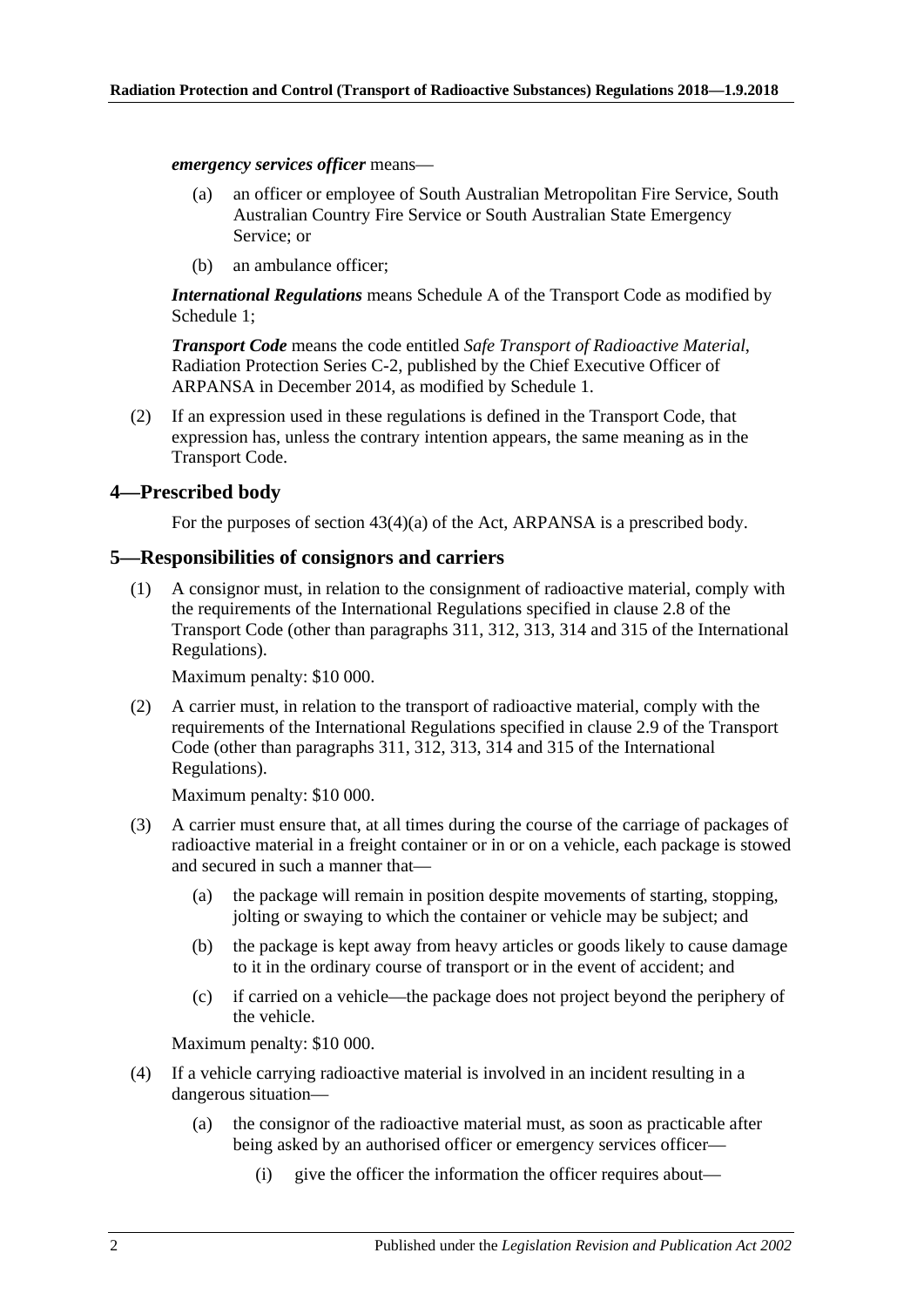- (A) the properties of the radioactive materials being transported; and
- (B) safe methods of handling the radioactive materials; and
- (C) safe methods of containing and controlling the radioactive materials in a dangerous situation; and
- (ii) provide the equipment and other resources necessary—
	- (A) to control the dangerous situation; and
	- (B) to contain, control, recover and dispose of radioactive material that has leaked, spilled or accidentally escaped;
- (b) the carrier of the radioactive material must, as soon as practicable after being asked by an authorised officer or emergency services officer—
	- (i) give the officer the information the officer requires about the vehicle's construction, properties and equipment; and
	- (ii) provide the equipment and other resources necessary—
		- (A) to control the dangerous situation; and
		- (B) to recover the vehicle or its equipment.

Maximum penalty: \$10 000.

- (5) If the consignor and the carrier of radioactive material are asked to give the same information or provide the same resources for an incident referred to in [subregulation](#page-1-2) (4), it is sufficient if the consignor or, as the case may be, the carrier, gives the information or provides the resources.
- <span id="page-2-0"></span>(6) A consignor or carrier who employs or engages a person to perform a task involved in the transportation of radioactive material must ensure that—
	- (a) the person has received appropriate instruction and training to ensure that the person is at all times able to perform the task safely and in accordance with these regulations and the International Regulations; and
	- (b) the person is at all times appropriately supervised in performing the task to ensure that the person is able to perform the task safely and in accordance with these regulations and the International Regulations; and
	- (c) records of all safety training undertaken by the person are kept and made available to the person if requested.

Maximum penalty: \$10 000.

- <span id="page-2-1"></span>(7) Without limiting [subregulation](#page-2-0) (6), a consignor or carrier must ensure that a person employed or engaged by them to perform a task involved in the transportation of radioactive material—
	- (a) receives training designed to familiarise the person with the general provisions of the International Regulations; and
	- (b) receives training that includes—
		- (i) a description of the different categories of radioactive material; and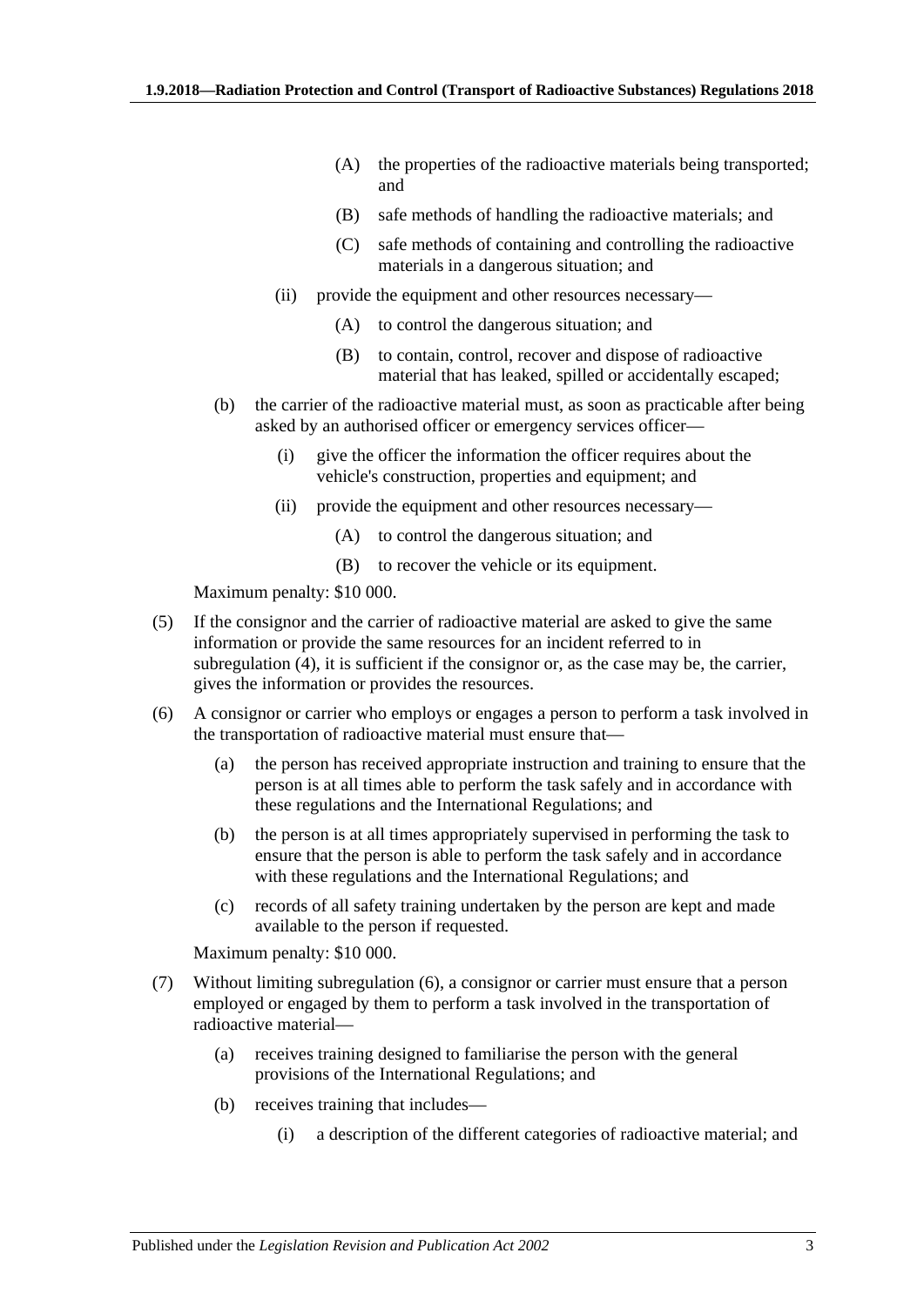- (ii) requirements relating to the labelling, marking, placarding and packaging and segregation requirements of the International Regulations; and
- (iii) a description of the purpose and content of radioactive material transport documents; and
- (iv) a description of available emergency response documents; and
- (c) receives training specific to the radioactive material transport requirements that are applicable to the task that the person has been employed or engaged to perform; and
- (d) receives safety training that—
	- (i) is commensurate with the risk of exposure in the event of the release of radioactive material; and
	- (ii) is relevant to the task that the person has been employed or engaged to perform,

including—

- (iii) training on methods and procedures for avoiding accidents (such as the proper use of package handling equipment and appropriate methods of stowage of radioactive material); and
- (iv) training on available emergency response information and how to use it; and
- (v) training on the dangers presented by the different categories of radioactive material and how to prevent exposure to such dangers (including, if appropriate, the use of personal protective clothing and equipment); and
- (vi) training on the immediate procedures to be followed in the event of an unintentional release of radioactive material, including—
	- (A) any emergency response procedures for which the person is responsible; and
	- (B) any personal protection procedures.
- (8) A consignor or carrier must ensure that a person employed or engaged by them to perform a task involved in the transportation of radioactive material has received the training referred to in [subregulation](#page-2-1) (7) before the person commences to perform any such task and thereafter at intervals of 3 years (or at such other intervals as may be directed by the Minister).

Maximum penalty: \$10 000.

(9) A person must not manage, control or supervise a task involved in the transportation of radioactive material unless the person has received instruction and training to enable the person to manage, control or supervise (respectively) another person to perform the task safely and in accordance with these regulations and the International Regulations.

Maximum penalty: \$10 000.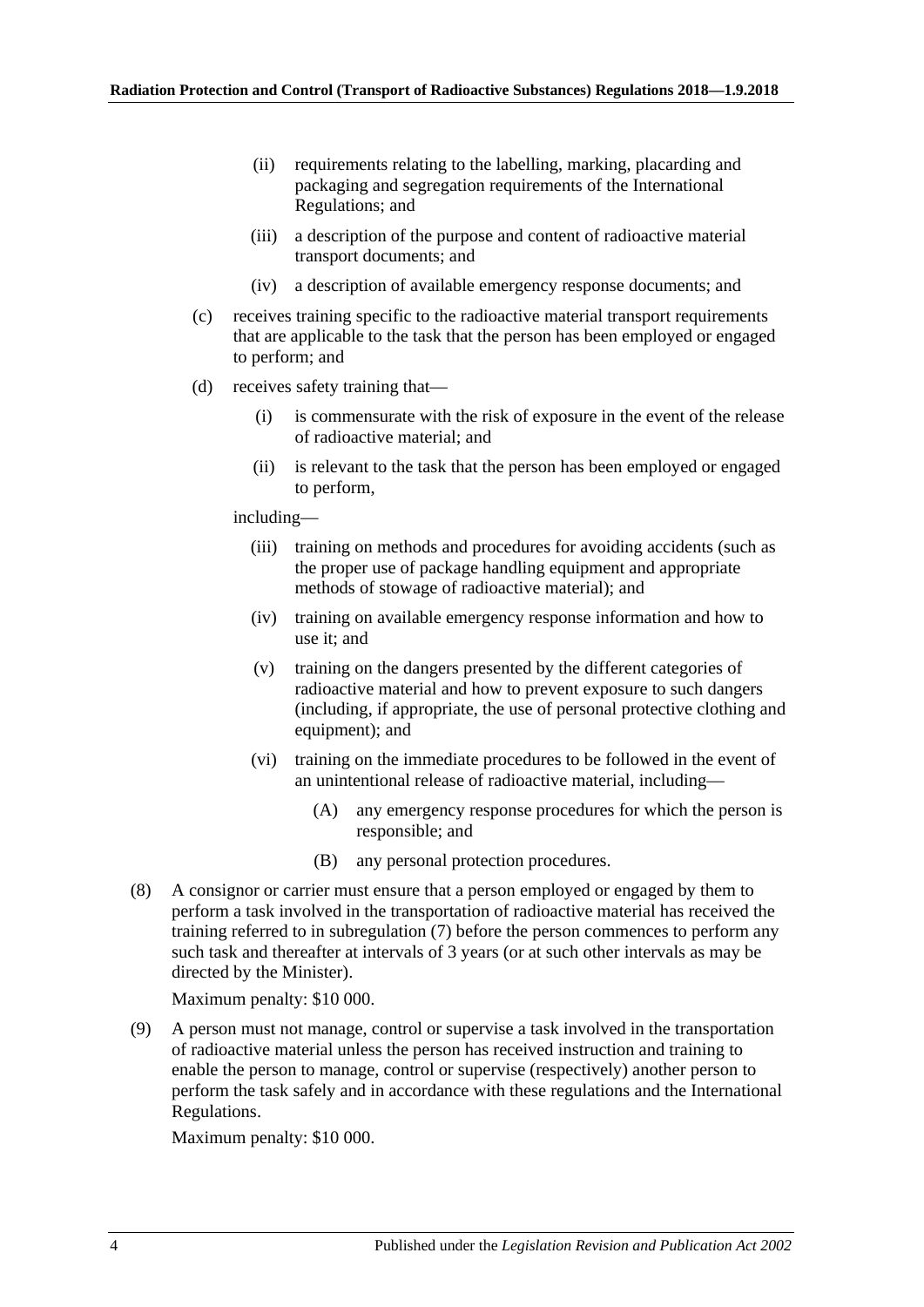- (10) For the purposes of this regulation, a task involved in the transportation of radioactive material includes the following:
	- (a) the classifying of radioactive material to be transported;
	- (b) the packing or unpacking of radioactive material;
	- (c) the marking or labelling of radioactive material;
	- (d) the marking or placarding of packages of radioactive material;
	- (e) the consigning of radioactive material for transport;
	- (f) the loading or unloading of packages of radioactive material;
	- (g) the carrying or handling of radioactive material in transport;
	- (h) the preparation of transport documentation for radioactive material;
	- (i) the driving of vehicles transporting radioactive material;
	- (j) the maintenance of vehicles or equipment used in the transport of radioactive material;
	- (k) the acceptance or receiving of a consignment of radioactive material (as the consignee).

### <span id="page-4-0"></span>**6—Responsibilities of drivers and storekeepers**

- (1) If, while a package of radioactive material is being transported—
	- (a) the package is lost, wrongfully interfered with or damaged; or
	- (b) radioactive material leaks from the package,

<span id="page-4-1"></span>the driver of the vehicle being used to transport the package must—

- (c) forthwith report the matter to all relevant persons, giving details of the package and the circumstances of the loss, interference, damage or leak and such other details as are reasonably required by the relevant person to whom the report is being made; and
- (d) prevent, as far as practicable, access to the package by anyone other than a person authorised by a relevant person; and
- (e) obey any directions given by the Minister in respect of the package.

Maximum penalty: \$10 000.

- (2) If, while a package of radioactive material is being stored in the course of transit—
	- (a) the package is lost, wrongfully interfered with or damaged; or
	- (b) radioactive material leaks from the package,

<span id="page-4-2"></span>the person in charge of the place of storage of the package must—

- (c) forthwith report the matter to all relevant persons, giving details of the package and the circumstances of the loss, interference, damage, leak or accident and such other details as are reasonably required by the relevant person to whom the report is being made; and
- (d) prevent, as far as practicable, access to the package by anyone other than a person authorised by a relevant person; and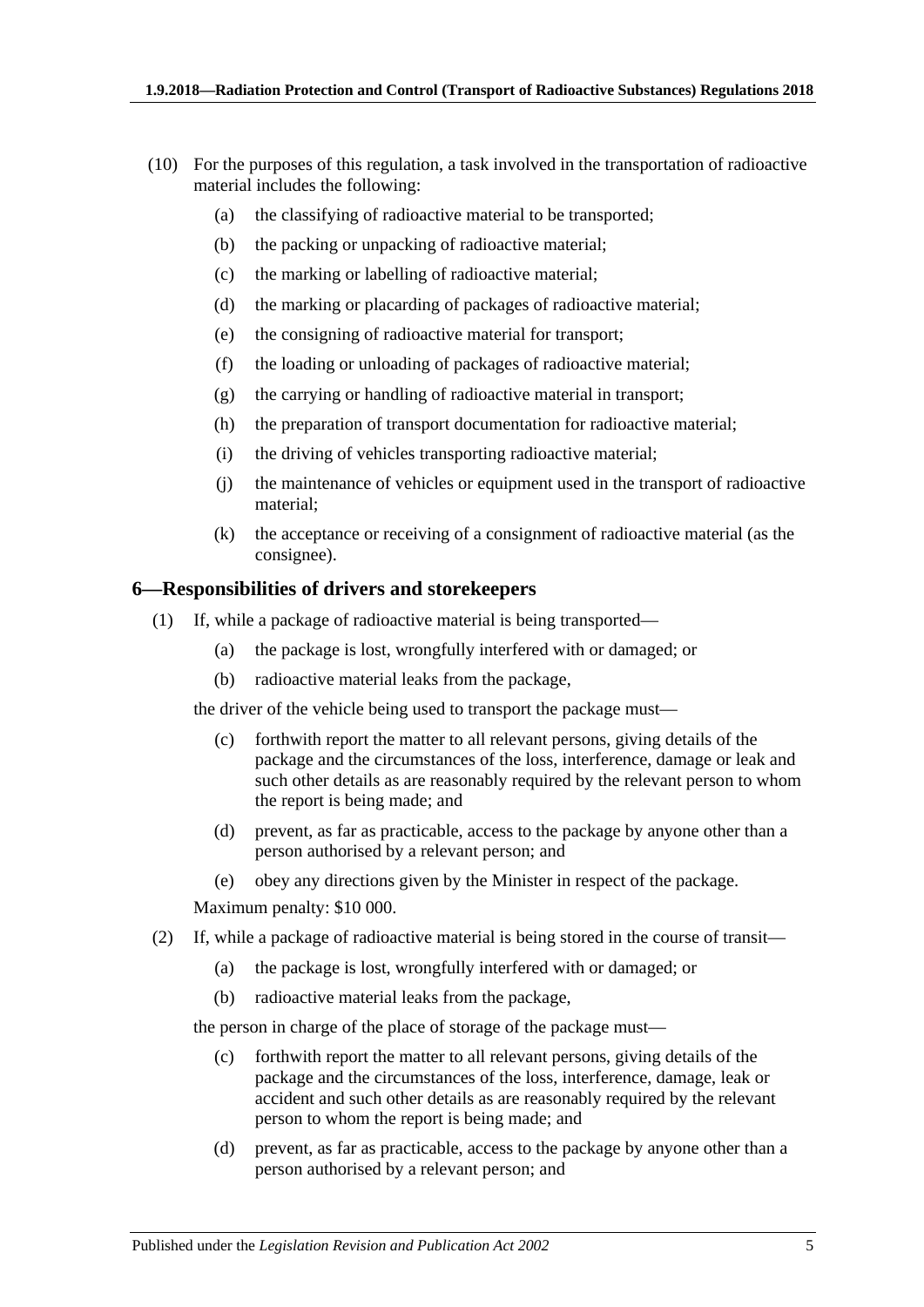(e) obey any directions given by the Minister in respect of the package.

Maximum penalty: \$10 000.

- (3) It is a defence to a charge of an offence against [subregulation](#page-4-1)  $(1)(c)$  or  $(2)(c)$  to prove that—
	- (a) the defendant did not know, and had no reason to suspect, that the loss, interference, damage, leak or accident had occurred; or
	- (b) the defendant reported the matter as soon as practicable after it came to his or her knowledge or after he or she suspected that it had occurred; or
	- (c) the defendant believed on reasonable grounds that the requisite report had been made.
- (4) For the purposes of this regulation, the following are relevant persons:
	- (a) the carrier of the package of radioactive material;
	- (b) the consignor of the package of radioactive material;
	- (c) the Minister.

### <span id="page-5-0"></span>**7—Interference**

- (1) A person must not, without the approval of a relevant person, interfere with—
	- (a) the contents of a consignment of radioactive material; or
	- (b) a label or marking required by the International Regulations in relation to a package of radioactive material; or
	- (c) a document relating to a consignment of radioactive material,

except in the course of transporting the radioactive material in accordance with the Act and these regulations.

Maximum penalty: \$10 000.

- (2) For the purposes of this regulation, the following are relevant persons:
	- (a) the carrier of the package of radioactive material;
	- (b) the consignor of the package of radioactive material;
	- (c) the Minister.

## <span id="page-5-1"></span>**Schedule 1—Modifications to Transport Code and International Regulations**

### <span id="page-5-2"></span>**1—Modifications to Transport Code**

- (1) Clause 2.3—delete the clause and substitute:
	- 2.3 The 'relevant transport regulations for dangerous goods' referred to in paragraphs 110, 506 and 507 of the International Regulations are the *[Dangerous Substances \(Dangerous Goods Transport\)](http://www.legislation.sa.gov.au/index.aspx?action=legref&type=subordleg&legtitle=Dangerous%20Substances%20(Dangerous%20Goods%20Transport)%20Regulations%202008)  [Regulations](http://www.legislation.sa.gov.au/index.aspx?action=legref&type=subordleg&legtitle=Dangerous%20Substances%20(Dangerous%20Goods%20Transport)%20Regulations%202008) 2008* which are based on the 7th edition of the *Australian Code for the Transport of Dangerous Goods by Road & Rail (ADG7)*.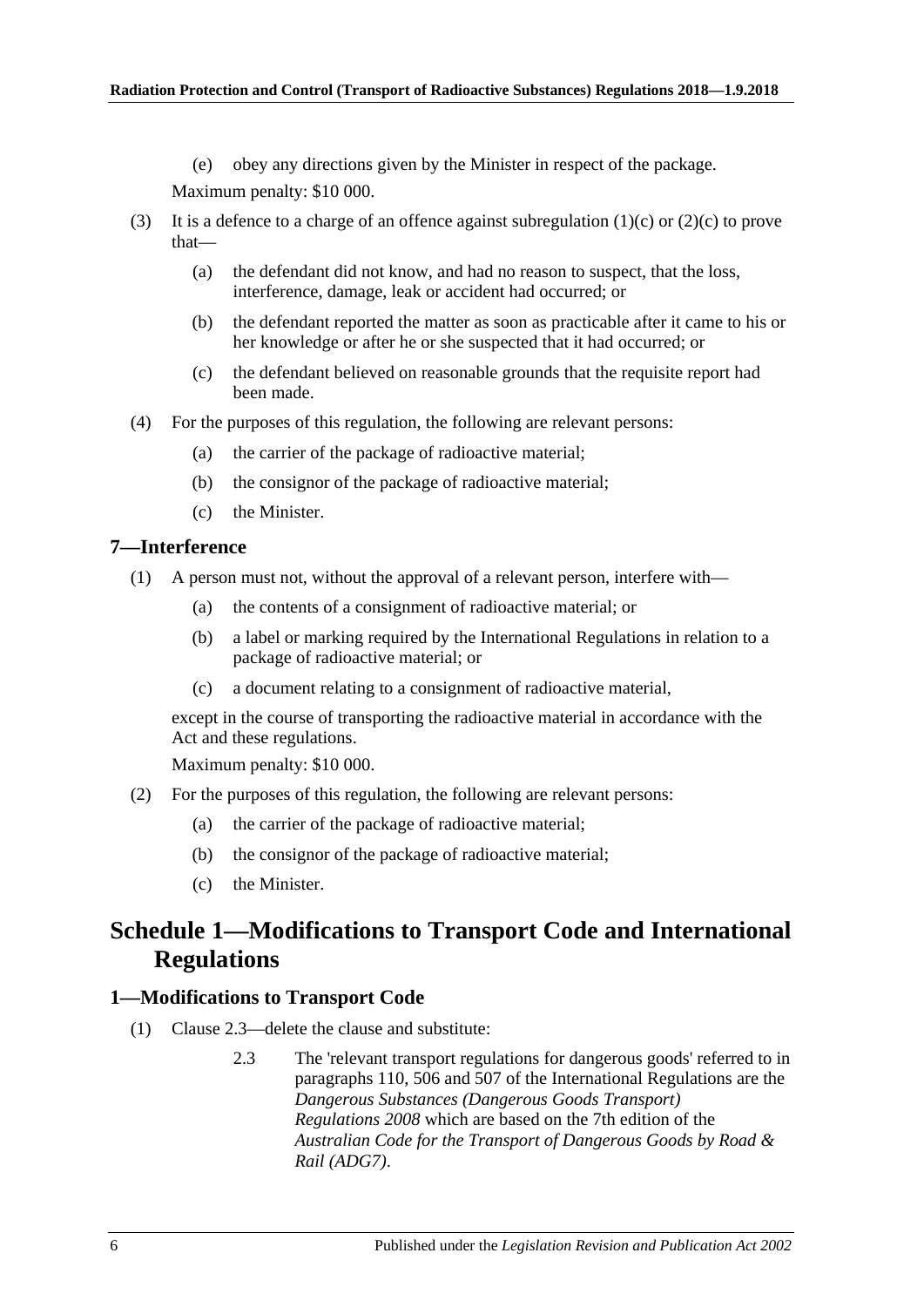(2) Clause 2.4—delete "ADG7" and substitute:

*[Dangerous Substances \(Dangerous Goods Transport\) Regulations](http://www.legislation.sa.gov.au/index.aspx?action=legref&type=subordleg&legtitle=Dangerous%20Substances%20(Dangerous%20Goods%20Transport)%20Regulations%202008) 2008*

(3) Annex A, Table 1—delete the entry relating to South Australia and substitute:

South Australia Environment Protection Authority Minister for

Environment and Water

GPO Box 2607 Tel: (08) 8463 7826 Adelaide SA 5001 Fax: (08) 8124 4671 Email: EPARadiationProtectionBranch@sa.gov.au

### <span id="page-6-0"></span>**2—Modifications to International Regulations**

(1) Paragraph 557—delete the paragraph and substitute:

557. The *consignor* shall ensure that before a *package*, the design of which requires the approval of a *competent authority* first enters, or is moved within the State, copies of any certificate issued in relation to the design of that *package* by a *competent authority* for a place outside this State have been submitted to the *competent authority* for this State.

(2) Paragraph 558—delete the first and second sentences of the paragraph and substitute:

The *consignor* shall, at least 7 days before a *shipment* of a kind listed in (a), (b) or (c) below first enters, or is moved within, the State, give the *competent authority* for the State notice of the *shipment*.

- (3) Paragraph 562—delete (a) and (b) and substitute:
	- (a) In accordance with section 23 of the *[Radiation Protection and](http://www.legislation.sa.gov.au/index.aspx?action=legref&type=act&legtitle=Radiation%20Protection%20and%20Control%20Act%201982)  [Control Act 1982](http://www.legislation.sa.gov.au/index.aspx?action=legref&type=act&legtitle=Radiation%20Protection%20and%20Control%20Act%201982)*;
- (4) Paragraph 701—delete "any of the following methods listed below or by a combination thereof" and substitute:

such of the methods listed below, or by such combination of those methods, as is approved by the *competent authority* for the State in relation to a particular *package*

## <span id="page-6-1"></span>**Schedule 2—Revocation of** *Radiation Protection and Control (Transport of Radioactive Substances) Regulations 2003*

### <span id="page-6-2"></span>**1—Revocation of Regulations**

The *[Radiation Protection and Control \(Transport of Radioactive Substances\)](http://www.legislation.sa.gov.au/index.aspx?action=legref&type=subordleg&legtitle=Radiation%20Protection%20and%20Control%20(Transport%20of%20Radioactive%20Substances)%20Regulations%202003)  [Regulations](http://www.legislation.sa.gov.au/index.aspx?action=legref&type=subordleg&legtitle=Radiation%20Protection%20and%20Control%20(Transport%20of%20Radioactive%20Substances)%20Regulations%202003) 2003* are revoked.